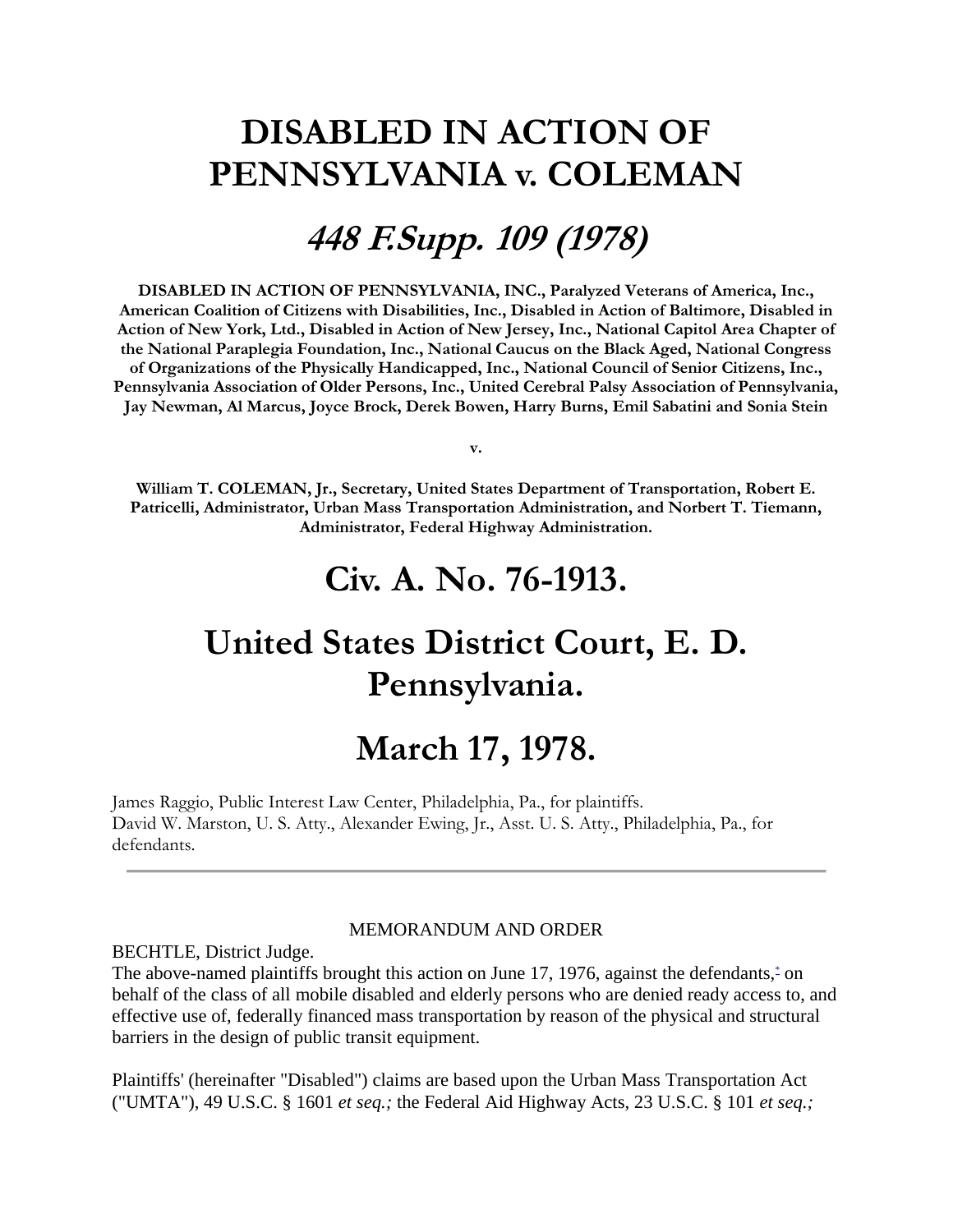the Rehabilitation Act of 1973, 29 U.S.C. § 794; the Commerce Clause, Article I § 8 cl. 3, United States Constitution; the Privileges and Immunities Clause, Article IV § 2 cl. 1, United States Constitution; and the First and Fifth Amendments to the United States Constitution. Specifically, Disabled alleges that the statutory and constitutional provisions upon which their claims are based require that federal funds allocated to local transportation authorities be used only to purchase ["](http://www.leagle.com/xmlResult.aspx?xmldoc=1978557448FSupp109_1532.xml&docbase=CSLWAR1-1950-1985#FN_2)Transbus,"<sup>1</sup> a low-floor, wide-door, ramped model bus, and that the Secretary has not complied with this mandate. Disabled requests injunctive and declaratory relief in the form of a Court Order declaring Disabled's interpretation of the statutory and constitutional provisions to be correct and enjoining the Secretary from refusing to comply with these provisions. The jurisdiction of this Court is invoked pursuant to 28 U.S.C. §§ 1361, 1332 and 1343(4).

The Secretary filed a motion to dismiss the complaint or, in the alternative, for summary judgment, pursuant to Fed.R. Civ.P. 12(b)(6) and 56 respectively. The Secretary contends that the statutes are not mandatory but merely state a policy that "special efforts" should be used to make mass transportation services available to the elderly and the handicapped, and that it is solely within the discretion of the Secretary to determine the means by which that policy is to be implemented.

In January, 1977, while that motion and other motions filed by the plaintiffs were still pending, William T. Coleman, Jr., was replaced as Secretary of Transportation by Brock Adams ("Adams"). On May 19, 1977, Adams initiated a major policy change by issuing his decision to mandate a low-floor, wide-door, ramped model bus.2*[S](http://www.leagle.com/xmlResult.aspx?xmldoc=1978557448FSupp109_1532.xml&docbase=CSLWAR1-1950-1985#FN_3)ee* Decision of Brock Adams, Secretary of Transportation, To Mandate Transbus, Policy Statement, May 19, 1977. That decision requires that all standard-size buses procured by local transit authorities with the assistance of federal funds conform to required specifications after September 30, 1979. Regulations implementing this policy were promulgated and published in the Federal Register on September 23, 1977. *See* 49 C.F.R. Part 609.15(a)-(c).

Subsequent to the issuance of Adams' policy, a show cause hearing, convened upon the Court's motion, was held before this Court on June 6, 1977, on the issue of whether the Secretary's policy rendered the controversy moot. Shortly after the hearing, Disabled filed a Fed.R.Civ.P. 56 motion for summary judgment on the issue of whether the statutes upon which their claims were based required that UMTA funds be disbursed only for the purchase of Transbus. In addition, Disabled argued that the controversy was not moot, because Adams was a temporary political appointee and, as such, his policy decisions were not binding upon his successors. The Secretary responded by arguing that his decision to mandate a low-floor, wide-door, ramped model bus rendered the controversy moot, because he has required implementation of the precise vehicle specifications demanded by the plaintiffs.

Before turning to the merits of the motions pending before this Court, we must determine whether Disabled's claims are rendered moot by the Secretary's decision to mandate a low-floor, wide-door, ramped bus. For the reasons stated below, we hold that Disabled's action is moot. It is well settled that federal courts are courts of limited jurisdiction. Judicial power to adjudicate a claim is dependent not only upon a statutory or constitutional basis for that jurisdiction, but also upon the existence of a live case or controversy. Article III, United States Constitution;